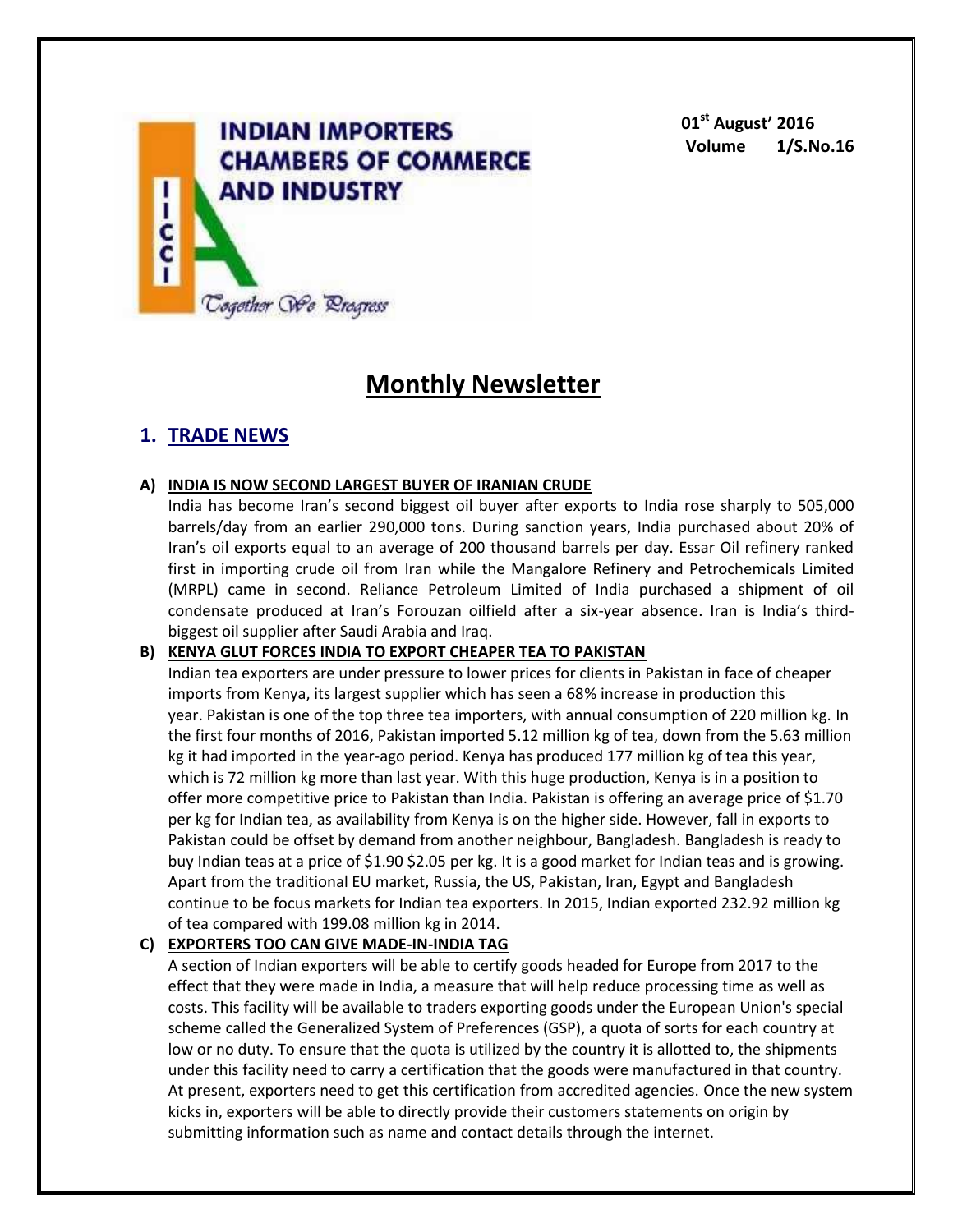#### **D) AFTER 5-YR DREAM RIDE, BIKE EXPORTS SKID**

Tumbling crude prices and the resultant forex crisis in a large number of Latin American and African countries has had one unexpected fallout - motorcycle exports out of India have been pushed onto skid row. Bike exports, which had been vrooming for the past five years, are down nearly 11% in the first quarter of the current fiscal, pulling down overall two-wheeler exports by more than 8%. Companies like Hero MotoCorp, Bajaj Auto, TVS Motor and others, which had focused aggressively on exports to these markets, have been hit hard.

#### **E) INDIA – PAKISTAN INFORMAL TRADE**

Informal trade between India and Pakistan is an open secret. India and Dubai estimates informal trade to be US\$ 4.71 billion. Of this, India's exports to Pakistan are estimated to be USD 3.99 billion and imports from Pakistan USD 0.72 billion. Though the transaction costs of trading via the informal channel are significantly higher than the formal channel, traders prefer to trade through the informal channel since it is more efficient than the formal channel. Pakistan's negative list of 1209 items is the most important factor behind India's informal exports to Pakistan. Only 137 items are allowed to be exported from India to Pakistan via the Wagah road route. These restrictions gives an impetus for negative list goods to be traded informally from India to Pakistan largely through third countries. Most of India-Pakistan informal trade flows through third country, in particular Dubai. Most agents import the products into free zones in Dubai and re-export it within the stipulated time with fresh documentation and in this way evade duties. Indian bill of lading shows Dubai as the destination and the product is re-exported to Pakistan. Real jewelry including gold, diamonds and precious stones is the single largest commodity traded informally from India to Pakistan accounting for 23% of India's informal exports to Pakistan. This high value jewelry is hand carried either by air through Dubai or even with passengers in Samjhauta Express. Textiles is the second largest item being exported informally even though it is allowed to be exported formally in the positive list. Tobacco, pan masala and pan/betel leaves were also found to be exported to Pakistan informally. There is demand in the Pakistan market for Indian gutka and pan masala. Import of gutka in Pakistan is banned yet Indian gutka and tobacco products can be seen openly in the Pakistan market. Real jewelry, textiles, machinery and machine parts, electronic appliances, scraps, paper, chemicals, tyres and packaged food items together account for nearly 80% of India's informal exports to Pakistan. The combined share of remaining items which includes spices, pulses, 15 consumer durable items, industrial additives, pharmaceutical products, artificial jewelry, pan masala, tobacco products, etc was 20%. About 68% of India's informal exports to Pakistan are routed via Dubai. Informal trade through Delhi-Amritsar-Lahore passenger bus/rail accounts for 26% of the total informal exports. Informal exports through Afghanistan accounts for 4% and cross LoC trade route accounts for 2% of India's total informal exports to Pakistan. Seven routes through which informal trade between India and Pakistan takes place: 1. India-Dubai-Pakistan 2. India-Dubai-Iran (Bandar Abbas)-Afghanistan-Pakistan 3. India-Dubai- Pakistan (Karachi)- Afghanistan-Pakistan (sea and land route)4. India-Pakistan (Karachi)- Afghanistan-Pakistan (sea and land route) 5. India- Afghanistan-Pakistan (air route) 6. Delhi-Amritsar-Lahore (passenger bus/rail) 7. Cross LoC Trade Routes (Uri-Salamabad and Poonch-Rawalkote).

#### **F) CHINA ADDS SPICE TO NUTMEG GROWERS IN INDIA**

China may turn saviour for nutmeg growers in India who have been plunged into a crisis with sluggish demand and excess supply. Increased buying by China this year can lift nutmeg prices, bringing relief to growers. The overseas demand has slowed as the global market is witnessing rising supply, particularly with the emergence of Caribbean country Grenada as a prominent producer of the spice. Indian nutmeg prices, which touched Rs 1,000 per kg some years ago with short supply in Indonesia, have crashed to around 400 per kg level, which growers find unprofitable. Nutmeg is mainly used as a seasoning for sweet and meat dishes. Quality problems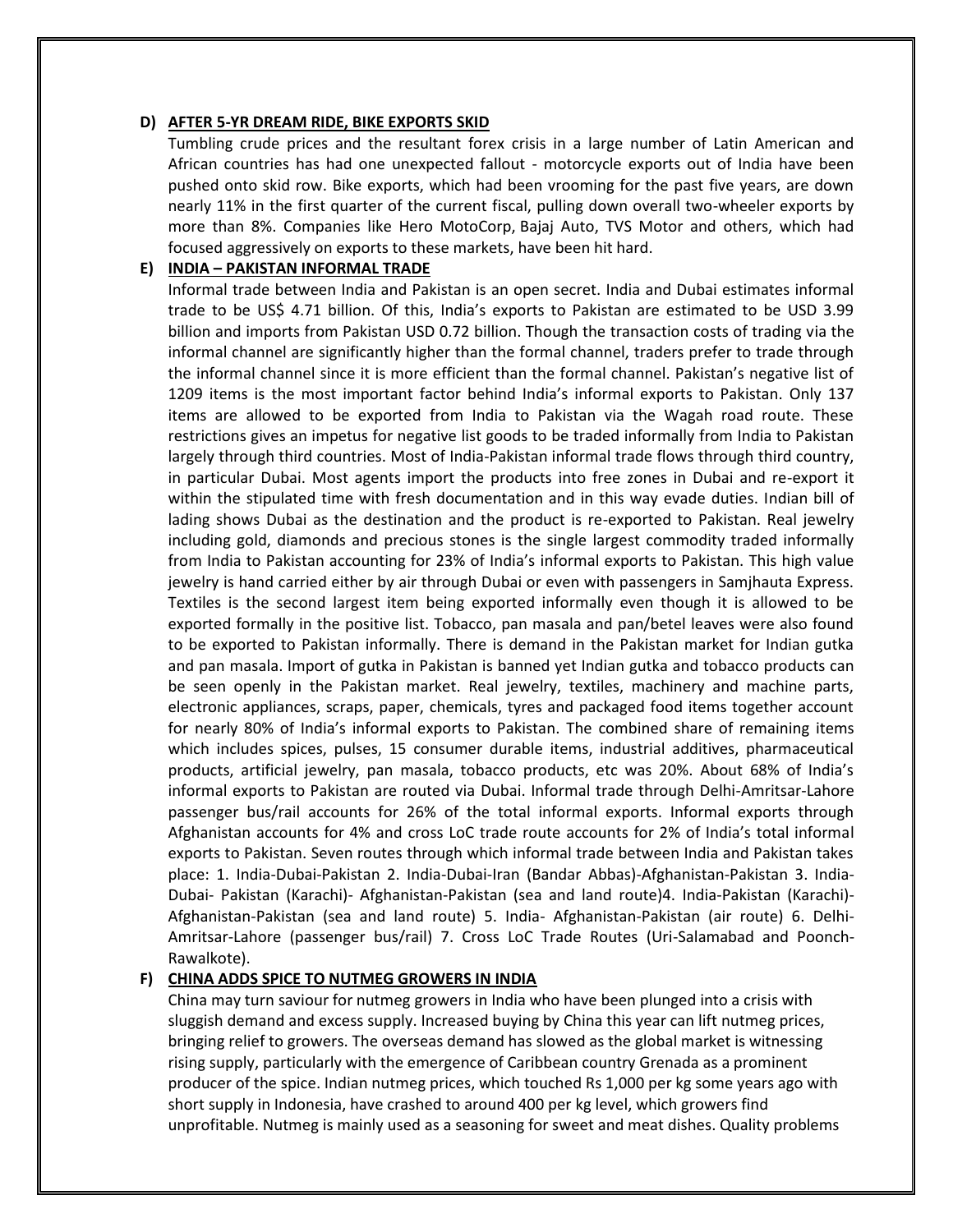in Indian nutmeg like fungus have led to Europe and the US turning to Indonesia and Grenada for supply as the food quality standards in these countries are high. But China doesn't have stringent quality norms. The Asian countries are the chief buyers of Indian nutmeg.

#### **G) NZ AND INDIA SIGN A REVISED AIR SERVICES AGREEMENT**

A revised Air Services Agreement was signed between New Zealand and India. The agreement will boost tourism and trade by enhancing air connectivity. New Zealand airlines now have the opportunity to sell seats through code shares on international flights to seven Indian cities - Bangalore, Chennai, Hyderabad, Kochi, Kolkata, Mumbai and New Delhi. Indian airlines, on the other hand, can do so to any airport in New Zealand and Fiji. It also keeps open the door for direct flights between the two countries when airlines consider commercial conditions are ripe.

# **2. FDI**

# **A) GOVT. MULLING RAISING FDI CAP IN NEWSPAPERS, PERIODICALS**

The government is mulling over raising the foreign direct investment (FDI) limit in newspapers and periodicals to 49% from 26% at present. Currently, the FDI policy permits 26% FDI in the publishing of newspapers and periodicals, dealing with news and current affairs through the government approval route.

#### **B) GOVERNMENT PLANS TO ATTRACT MORE FDI IN DAIRY SECTOR**

Aiming to double farmers' income in the next five years, the Centre is chalking out a national action plan to attract more foreign investment in the dairy sector. The plan is to increase foreign investment in the dairy sector in the next five years from the current level of around Rs 141 crore. The government wants to supplement farm income by focusing on allied activities of agriculture like dairy, poultry and fishery.

# **C) RECORD 53% JUMP IN FDI IN 2 YEARS**

India saw a record 53% increase in fdi in the last two years as the investment climate brightened due to steps taken to foster growth, price stability and fiscal prudence which also improved the overall macro-economic stability.

# **3. ECONOMY**

# **A) CYPRUS TREATY: INDIA GETS RIGHT TO TAX CAPITAL GAINS**

The country's renegotiated tax treaty with Cyprus will provide for taxation of capital gains in India arising from sale of shares of desi companies. However, all investments undertaken prior to April 1, 2017, will be grandfathered. In other words, a Cyprus resident investor who has invested in Indian shares prior to this date will not have to pay tax on capital gains in India. Cyprus is a major source of foreign fund flows into the country. From April 2000 till March 2016, India received Foreign Direct Investment worth Rs. 42,680.76 crore from Cyprus.

# **B) INDIA IS WORLD'S FOURTH-LARGEST APP ECONOMY**

India is rapidly moving into the mobile app age and is already the fourth-largest mobile app economy. In total app downloads per year, only China, US, and Brazil are ahead of India. The annual figure for India is projected to grow by 92% to reach 7.7 billion downloads this year, and further to 20.1 billion by 2020. The most important thing that is now driving the app economy here is not the number of downloads or the revenue but just the amount of time spent by users on the mobile app. The amount of time Indians spent on apps in the first quarter of 2016 more than doubled compared to that in the first quarter of 2014. In retail apps, the time spent grew by 11.5 times during the same period, driven by e-commerce majors like Flipkart-Myntra , Amazon, and Snapdeal. The time spent on video streaming apps grew by 7.4 times, with YouTube and Hotstar leading the way.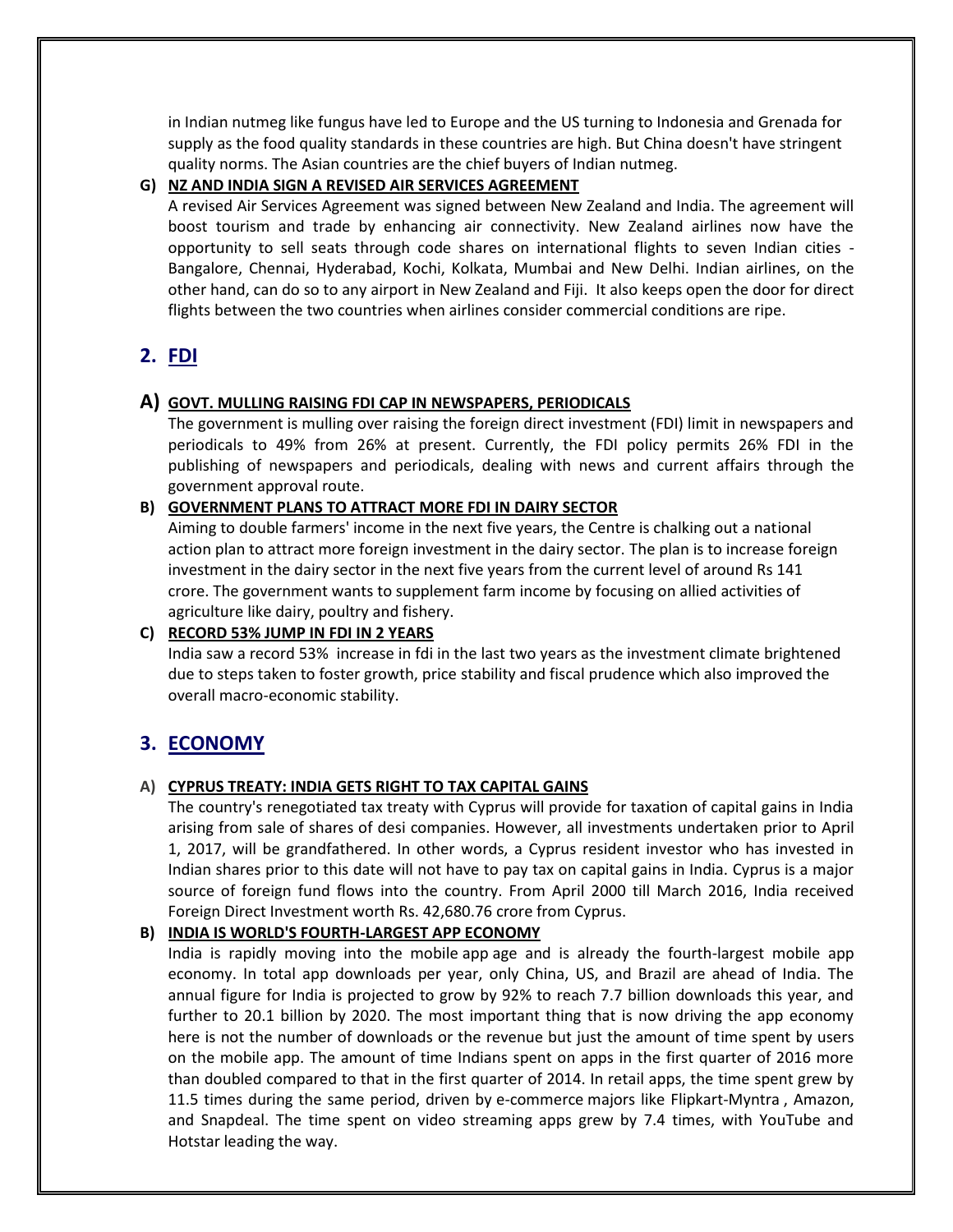# **4. PAN INDIA**

#### **A) WORLD BANK COMMITS \$1 BILLION FOR INDIA'S SOLAR-ENERGY PROGRAMME**

The World Bank Group signed an agreement with the International Solar Alliance (ISA), consisting of 121 countries led by India, and committed to provide \$1 billion in support to Indian solar energy projects. The World Bank-supported projects include solar rooftop technology, infrastructure for solar parks, bringing innovative solar and hybrid technologies to market, and transmission lines for solar-rich states. The cumulative investment in India's solar sector would be World Bank's largest financing in this sector, so far, for any country in the world. The World Bank also signed an agreement to pump funds close to \$625 million for the Grid Connected Rooftop Solar Program under the National Solar Mission. The project will finance the installation of around 400 megawatt of solar photovoltaic power projects. The development of a \$200 million shared infrastructure for Solar Parks Project under a public-private partnership model is also under preparation, said World Bank.

# **B) JAWAHARLAL NEHRU PORT BECOMES FIRST PORT IN COUNTRY TO IMPLEMENT LOGISTICS DATA TAGGING OF CONTAINER**

Jawaharlal Nehru Port implemented the logistics data bank tagging of containers, first of its kind facility, which will help importers/exporters track their goods in transit through logistics data bank service. An RFID (Radio Frequency Identification Tag) tag would be attached to each container which would be tracked through RIFD readers installed at different locations providing the 'Visibility' and 'Transparency' of the EXIM Container Movement by covering the entire movement through rail or road till the ICDs (Inland Container Depot) and CFSs (Container Freight Station). This service will integrate the information available with various agencies across the supply chain to provide detailed real time information within a single window and would help in reducing the overall lead time of the container movement across the western corridor and lower the transaction costs incurred by shippers and consignees. This has been one of the important 'Ease of Doing Business' initiatives implemented at Jawaharlal Nehru Port focused towards document, time and cost reduction for the benefit of trade.

#### **C) SHIPPING CORPORATION TO RESUME SAILING TO IRAN**

Shipping Corporation of India (SCI) will resume sailing to Iran after a four-year gap. SCI stopped sailing to Iran in 2012 when sanctions targeting Iran's nuclear programme prevented the company obtaining insurance cover for oil and other shipments. SCI had contracts with HPCL, Bharat Petroleum Corp (BPCL) and Mangalore Refinery and Petrochemicals Ltd to ship crude from Iran. India's Iranian oil imports are set to hit a seven-year high in the year, with refiners buying at least 400,000 barrels per day. Iran currently supplies the bulk of its oil to India using its own vessels.

#### **D) INDIA'S SEAFOOD INDUSTRY TO BECOME A BIGGER FISH**

Indian Seafood Industry is expecting at least 15% growth in this fiscal as it is poised to benefit from the shortage in the global marine products market because South East Asian countries are yet to recover from the disease attack in the farms. India suffered a setback in 2015-16 when the seafood exports fell 10-15% % due to a production dip and sluggish prices. But now prices have improved encouraging the producers to increase supply. India is currently a major supplier of Vannamei shrimp to US and South East Asian countries. In 2015-16, aquaculture production in the country dropped below 4 lakh tonnes as the prices fell. Scattered occurrence of diseases also hit the supply. This year, so far, the prospects have been good. Farms in some regions like Gujarat, West Bengal, Odisha and West Godavari are doing well. The improvement in shrimp prices in world markets has encouraged farms, mostly concentrated in Andhra Pradesh, to increase harvest. The prices of 30 count shrimp have touched . 2500 a kg, up by over 60% from last year.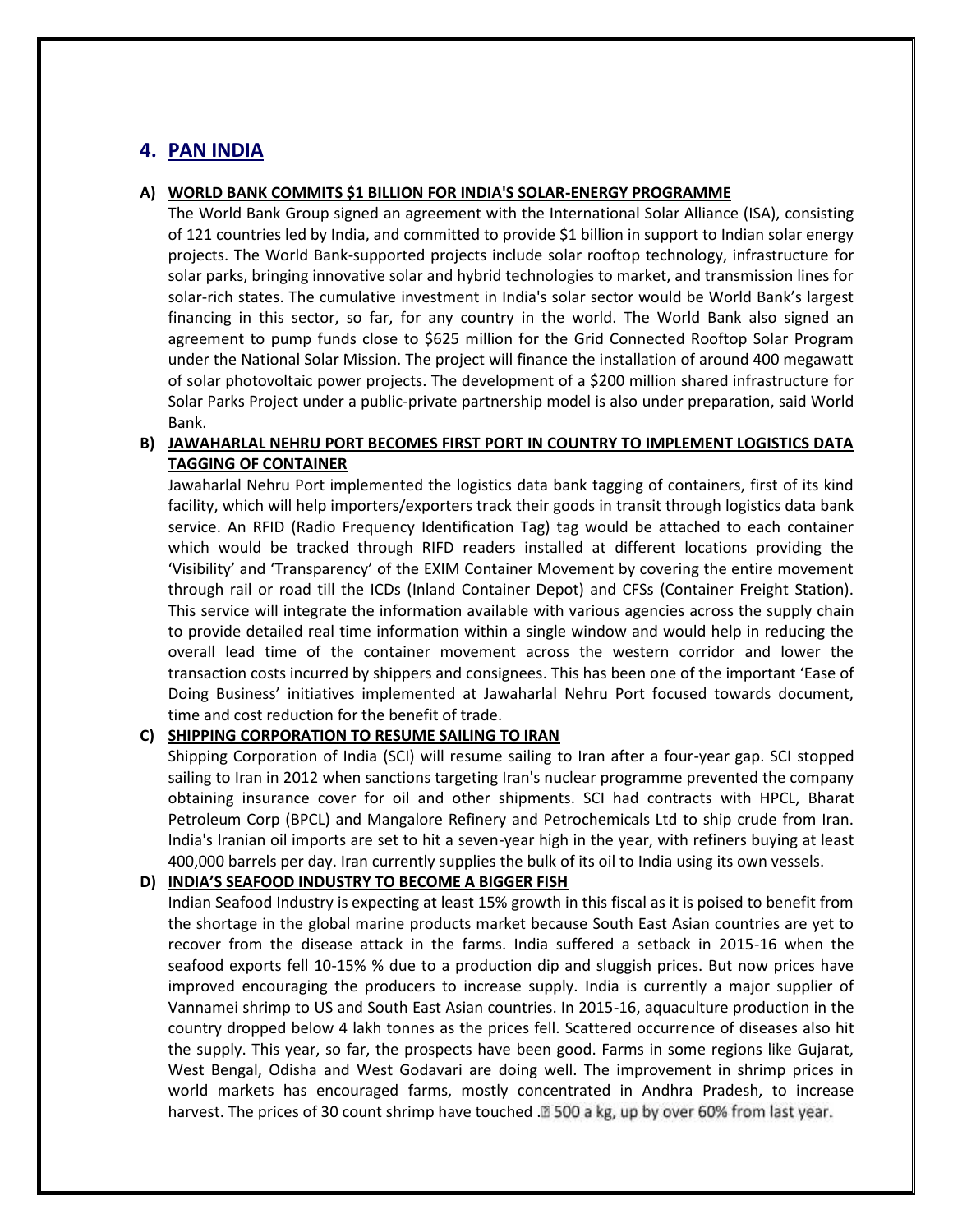# **E) BANGLADESH PACT TO MAKE TRAVEL TO NORTHEAST EASIER**

Bangladesh is likely to allow India's passenger and cruise vessels through its waterways soon and help landlocked northeast to have better connectivity. New Delhi and Dhaka are set to sign a memorandum of understanding. India and Bangladesh share 54 rivers and the two have a pact, the Indo-Bangladesh Protocol on Inland Water Transit and Trade (PIWTT), in operation since 1972. Ashugonj in Bangladesh has been declared a "port of call" and "transshipment point" using which India is now transshipping goods to the north-eastern state of Tripura. The Indo-Bangla MoU on the use of Chittagong and Mongla ports by India would further enhance connectivity not only bilaterally but also subregionally when Nepal and Bhutan become part of BBIN.

# **F) MAYAPURI, HOME TO ONE OF ASIA'S BIGGEST SCRAP MARKET.**

About 3,200 units operate in the End-of-Life Vehicles (ELV) industry in Delhi. Of them, 3000 are based in Mayapuri. The ELV sector provides job to an estimated 9,600. End-of-Life Vehicles are an economic and environmental challenge in many parts of the world. In India, that the situation can be turned into an opportunity to handle such vehicles, to safeguard the environment, create and upgrade informal livelihoods, and promote the most efficient and optimal use of components and materials to support resource efficiency .

# **G) BANGLADESH, INDIA MERGE SOUTH ASIA'S BIGGEST LAND PORT**

Bangladesh and India have merged the busiest land check-post at Benapole-Petrapole, easing the movement of people and goods to take their relations a notch higher. Prime Ministers Sheikh Hasina and Narendra Modi opened the new 'Petrapole Integrated Check Post' (ICP) through a video call. This is the second ICP on the India-Bangladesh border after the one in Agartala, Tripura, and the biggest anywhere on India's borders. It will also be the biggest land port in South Asia. Around 70 to 80% of the India-Bangladesh trade passes through Benapole-Petrapole. Trade worth around \$5 billion takes place at Petrapole, which is more than all the other Indian land ports and land customs stations put together. Roughly 1.2 million people and 150,000 trucks cross Petrapole-Benapole every year, according to the Indian high commission in Dhaka. The integrated post is aimed at eliminating infrastructural bottlenecks to achieve "effective and efficient" security, immigration, customs, and quarantine functions. It will also ease cross-border movement of people, goods, and transport. Petrapole-Benapole's handling capacity is expected to double with the commissioning of the integrated post, and the local business community is likely to benefit from reduced transaction time and costs. The Indian government hopes it would also "foster greater economic integration and connectivity between India and Bangladesh". After Petrapole, the next land customs station to be upgraded will be Dawki in Meghalaya, where land acquisition for the project has been completed.

# **5. GOVERNMENT CIRCULARS AND POLICIES**

# **A) CHEMICAL FROM FIVE NATIONS ATTRACTS ANTI-DUMPING DUTY**

The Revenue Department has slapped anti-dumping duty of up to \$168.76 per tonne on import of a chemical used in the textile industry from five countries, including China and Iran, to protect domestic manufacturers. The import restrictive tax has been imposed for five years by the Revenue Department on recommendations of the Directorate General of Anti-Dumping and Allied Duties (DGAD). Imports of the chemical from China, Iran, Indonesia, Malaysia and Taiwan will attract anti-dumping duty in the range of \$83.08 per tonne to \$168.76 per tonne. The chemical 'Purified Terephthalic Acid' was being exported to India from the five countries below its normal value.

# **B) 5-FOLD HIKE FOR SHOPPING AT DUTY-FREE SHOPS**

A new Excise and Customs Board order increased the purchase limit on goods from duty free shops at international airports from Rs 5,000 to Rs 25,000. The order come after travellers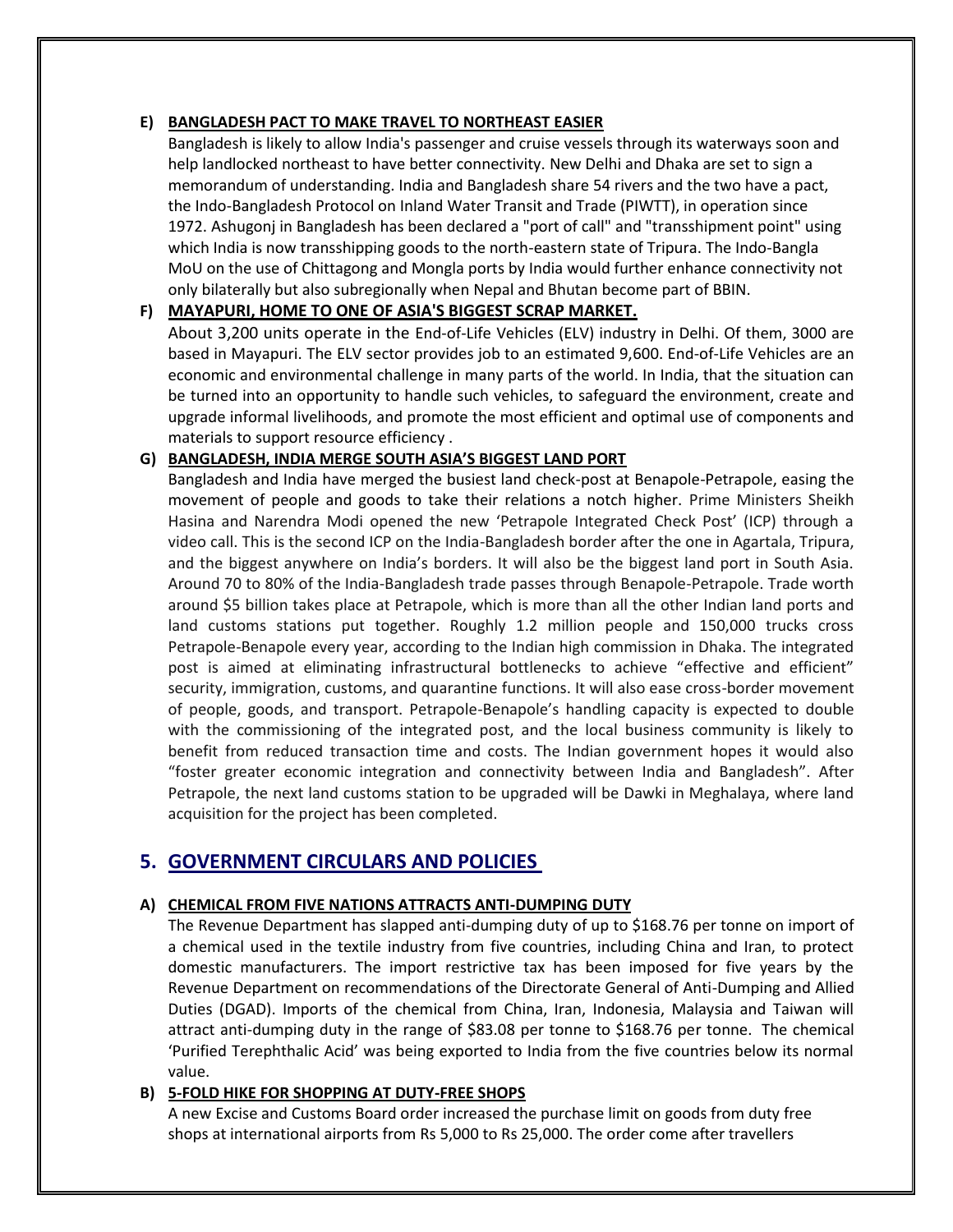complained that the Rs 5,000 limit was too less and needed to be revised. They cited last year's instruction of the Reserve Bank of India (RBI) that permitted export from and import into the country of Indian currency up to Rs 25,000. The duty free shops operators have also been suggested to display the rate of exchange published by the commercial banks for conversion of foreign currency or the rate of exchange notified by the CBEC on a fortnightly basis for import and export of goods.

# **C) ANTI-DUMPING DUTY ON CHINESE REFRIGERANT**

India has slapped anti-dumping duties on import of a refrigerant from China saying it hurt domestic producers. The government imposed an anti-dumping duty of  $\frac{1}{2}$  1.22 per kilogram on import of '1,1,1,2 - Tetrafluoroethane' or 'R-134a' from China for a period of five years till July 10, 2021, said a notification by the Revenue Department.

# **6. WORLD NEWSWRAP**

# **A) BANGLADESH GETS DUTY-FREE ACCESS TO 52 COUNTRIES**

Fifty-two countries have waived duty on Bangladeshi products. Apart from European countries, Australia, Switzerland, Japan, Turkey, Russia, Norway and New Zealand have allowed duty-free access for all kind of products from Bangladesh except arms and ammunition. The US has allowed duty-free access for 8,620 Bangladeshi products, South Korea 8,778 products, China 4,788 products, Thailand 6,999 products and Malaysia 297 products. The government signed several trade deals, including SAARC Preferential Trading Arrangement, South Asian Free Trade Area, Asia-Pacific Trade Agreement, Bay of Bengal Initiative for Multi-Sectoral Technical and Economic Cooperation and Trade Preferential System among the member states of OIC.

# **B) FRANCE PIPS BRITAIN AS WORLD'S NO. 5 ECONOMY**

France and Britain were vying for fifth place on the list of the world's biggest economies with France nudging ahead after a renewed slump in the pound in the wake of the Brexit vote. The average exchange rate for the year in question is commonly used for comparisons between countries. But using the current exchange rate, France has pulled slightly ahead. Britain's vote in a referendum to quit the EU has hammered financial markets, rattled businesses and punished the pound. Britain and France, which have similar populations, have swapped positions before in the rankings.

# **C) U.S. CHALLENGES CHINA RAW MATERIAL EXPORT DUTIES**

The United States challenged China's export duties on nine key metals and minerals, arguing they violate Beijing's commitments to the World Trade Organization (WTO) and give an unfair advantage to Chinese manufacturers. The raw materials case seeks to remove China's export duties of 5% to 20% on antimony, cobalt, copper, graphite, lead, various magnesia compounds, talc, tantalum and tin, which it said are key inputs into U.S. industries, including aerospace, autos, electronics and chemicals. The duties impose higher costs on U.S. manufacturers, while Chinese competitors do not have to pay them, encouraging companies to locate production in China.

# **D) BANGLADESH BUILDS SHIP FOR NEW ZEALAND**

Western Marine, a leading Chittagong-based shipbuilder, has built a vessel commissioned by the New Zealand Ministry for Foreign Affairs & Trade. The ship, named MV Mataliki, is part of New Zealand's Aid Programme for Tokelau, a group of islands in the Pacific. Western Marine won the contract after a competitive international tender. The Mataliki is a purpose-built vessel that has been specifically designed to carry passengers and cargo between Samoa and the three atolls of Tokelau, whose population of about 1,400 is entirely dependent on shipping for people and goods, as there are no flights to and from the islands.

# **E) A CHEAPER WAY TO MAKE SOLAR CELLS**